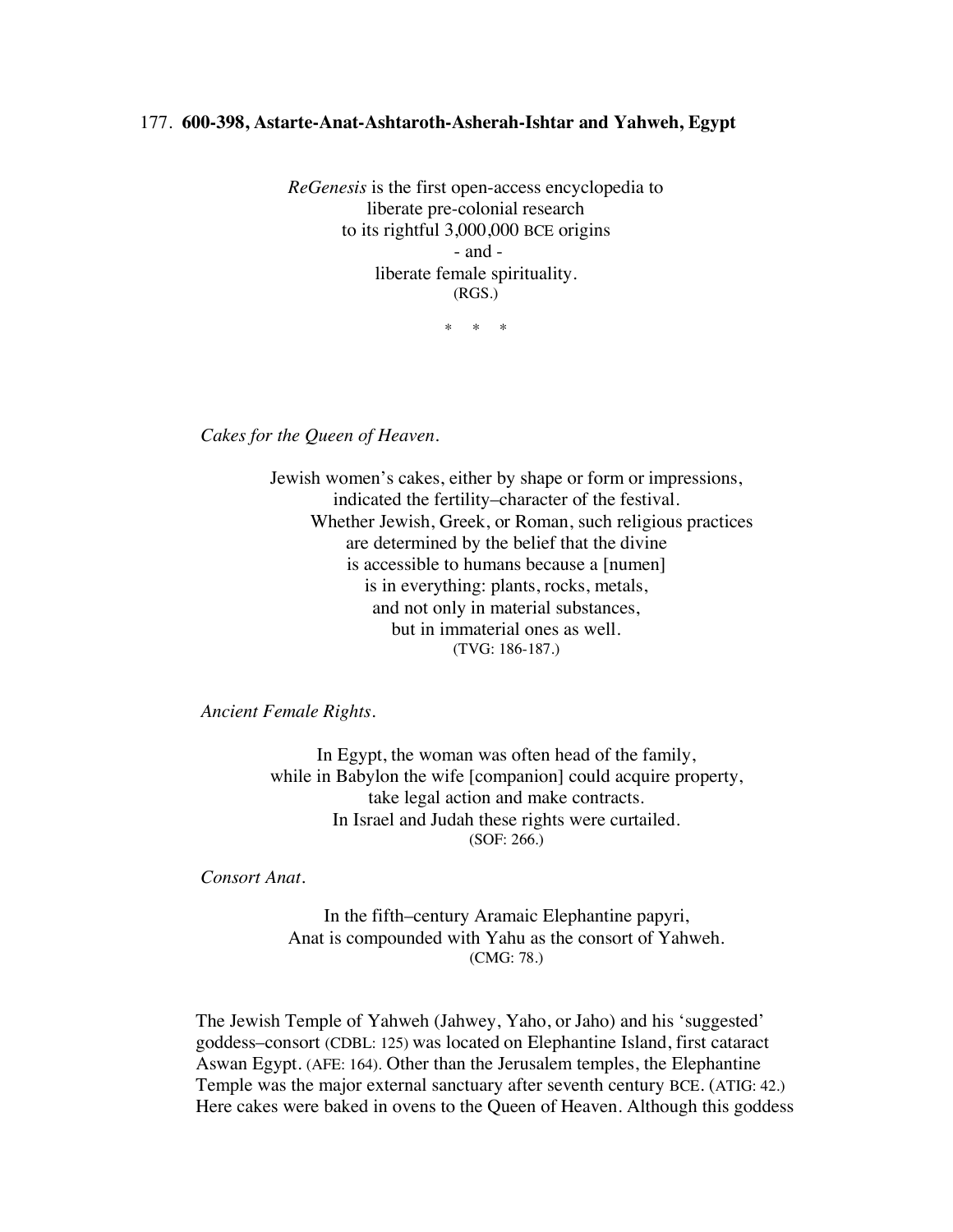was likely the Semitic goddess Astarte, (YGG: 148-150) Canaanite goddess Anat plus Ashtaroth, Asherah \* and Ishtar are also among other considerations. References to libations and cakes to the Queen of Heaven are found in Jeremiah 7.17-20 and 44.16-19, 25. "The children collect the wood, the fathers light the fire, the women knead the dough, to make cakes for the Queen of Heaven (Jr 7.18)." Also, scripture acknowledges records of money paid to Jerusalem – and – accepted (CDBL: 125) from the Jewish temple of (Pagan) Jahweh and the Queen of Heaven, yet Jeremiah harshly rebukes the Jewish community for their Queen of Heaven worship. (CBV: 128; CDBL: 124-5; ATIG: 42.) (AGL: 183-184.) \* For a discussion on whether Astarte is–or–not distinct from Asherah: Day, John. "Asherah in the Hebrew Bible and Northwest Semitic Literature." *Journal of Biblical Literature* 105.3 (Sep. 1986): 398-399. (AH.)

In addition to cakes for the Queen of Heaven, Asphodel Long discusses other Near East sects such as the Collyridians (or Kollyridians) plus Mary and Ishtar who all shared similar rites and rituals.

The Queen of Heaven can often be identified by an emphasis placed by her worshippers on baking and offering cakes to her. And this was the case amongst the early Christian women's sect of Collyridians who baked cakes in honor of Mary, Queen of Heaven. Such cake–making was a feature of goddess worship throughout the Near East. A hymn to Ishtar includes the lines: 'O Ishtar I have made a preparation of milk, cake grilled bread and salt, hear me and be kind. … [I]t has been suggested that linguistic evidence provides for the cakes to be idols, that is, sacred images of the goddess, made communally and then sacramentally eaten. One scholar refers to them as 'rude idols' and believes they resemble a cake called *hais* … [that contains] barley. It is known that from its appearance (look at the grain of pearl barley) barley symbolizes the female genitalia (CDBL: 124-125).

It appears that the cakes, for the queen of heaven 'made in her image' were made in the image of woman's bodies, and of the vulva. That these were made communally and eaten sacramentally in the worship of the female deity gives ground for [the] assumption that the women who led these rituals were women sexually free. The cakes are sacred offerings by women; the men take part by lighting the fires and the children by gathering the sticks. But it was the women who led the ceremonies and partook of the mysteries. Throughout the ages such mysteries have been expressed in rituals associated with life, death, and the renewal of life (CDBL: 125).

Benko adds to the above discussion regarding Kollyridians (Collyridians,) sacred bread sacrifices to Mary, Queen of Heaven plus Demeter's Eleusinian mysteries. A strange phenomenon of early Christianity flourished for a while in some eastern areas of the Roman empire, notable Thrace and Arabia.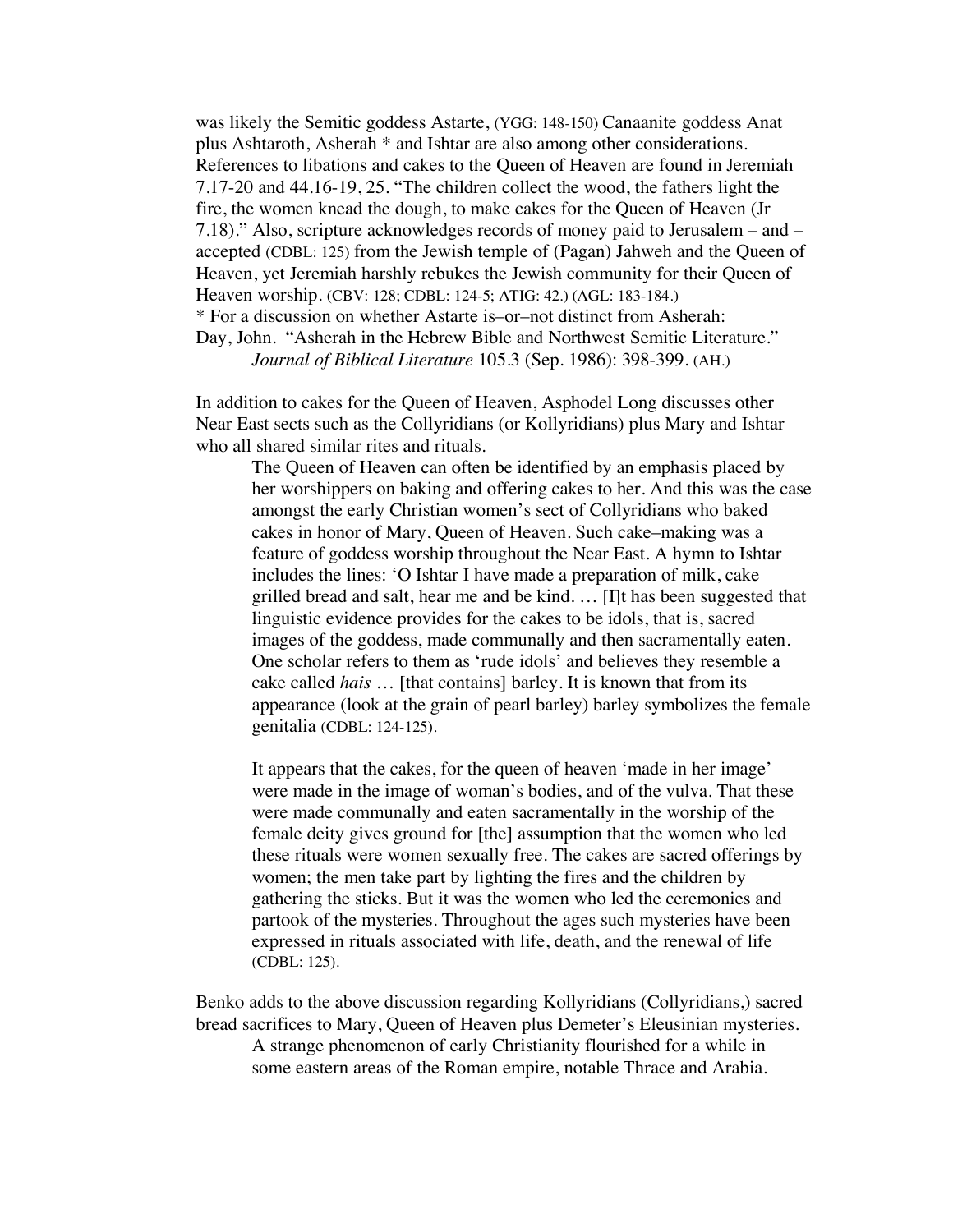We might call this phenomenon a sect, for its chief characteristic was that its adherents sacrificed bread to Mary and in their worship services only women [called Kollyridians] took part … [offering bread] sacrifice to the Virgin Mary (TVG: 170-71). ... [Also note] a Christian sect in Arabia which elevated the Virgin Mary to the status of a goddess and worshipped her with regular sacrifices (TVG: 173-174).

Additionally, the Greeks adhered to bread and cake sacrifices to honor and celebrate the discovery of grain by Demeter.

> Eleusinian mysteries centered around Demeter and partaking of her food may have been the climax of the ritual, recalling the barley drink that refreshed her during her journey (TVG: 174-175). ... '[The] feast of the great loaves' was a festival of Delos in honor of Demeter. In Boeotia and epithet of her … was the name of the month of Halos in Thessaly and in Athens, Halos was the festival of Demeter during which the first bread made from the new harvest was dedicated to her. The great festival of Thesmophoria, during the month of Pyanepsion, was also dedicated to Demeter. This celebration was restricted to women, and here again, cakes were the cultic sacrificial offerings (TVG: 175).

Returning to Yahweh and his likely consort at the Elephantine and Syene Islands, it seems clear that the practice of ritual cakes to the Queen of Heaven was widespread throughout much of the ancient Jewish, Greek, and Roman world. (Selections of additional Roman libation and cake rituals include: Liberalia; Parilia; Matralia; Fornicalia; Lupercalia and Terminalia.) (TVG: 175-178; 187.)

The practice of these Jewish women was not restricted to their sojourn in Egypt, i.e., they did not simply assimilate local customs. They worshipped the Queen of Heaven already 'in the cities of Judah and in the streets of Jerusalem.' Moreover, in their reply to Jeremiah they stressed that this was a time-honored custom among them, that the royal house was involved in it, and that they offered their sacrifices with the full approval of their husbands. The cakes that they made have the 'image' of Ishtar – but what was this image? Was it the impression of a female head on a flat cake? Was it the 'the sign of Tanit' as was known in Carthage (TVG: 185)? Was it a flat cake shaped in the form of a female figure? Or was it perhaps a cake resembling the female *muliebra*? If Marvin Pope is correct, the Purim festival may give some indication of what these cakes looked like. The 'Hamantashen' are triangular pastries filled with ground poppy seeds. … Now, Purim is celebrated in remembrance of the vindication of Esther, and Esther is the Persian version of Ishtar i.e., Queen of Heaven. Very likely, therefore, 'Hamantashen' have nothing to do with haman; the name may be a corruption of the German 'Mohntaschen' (poppy–seed pockets). What these cakes with their triangle-shape and poppy seed filling indicated was the pubic mound of Ishtar. Purim is a joyful festival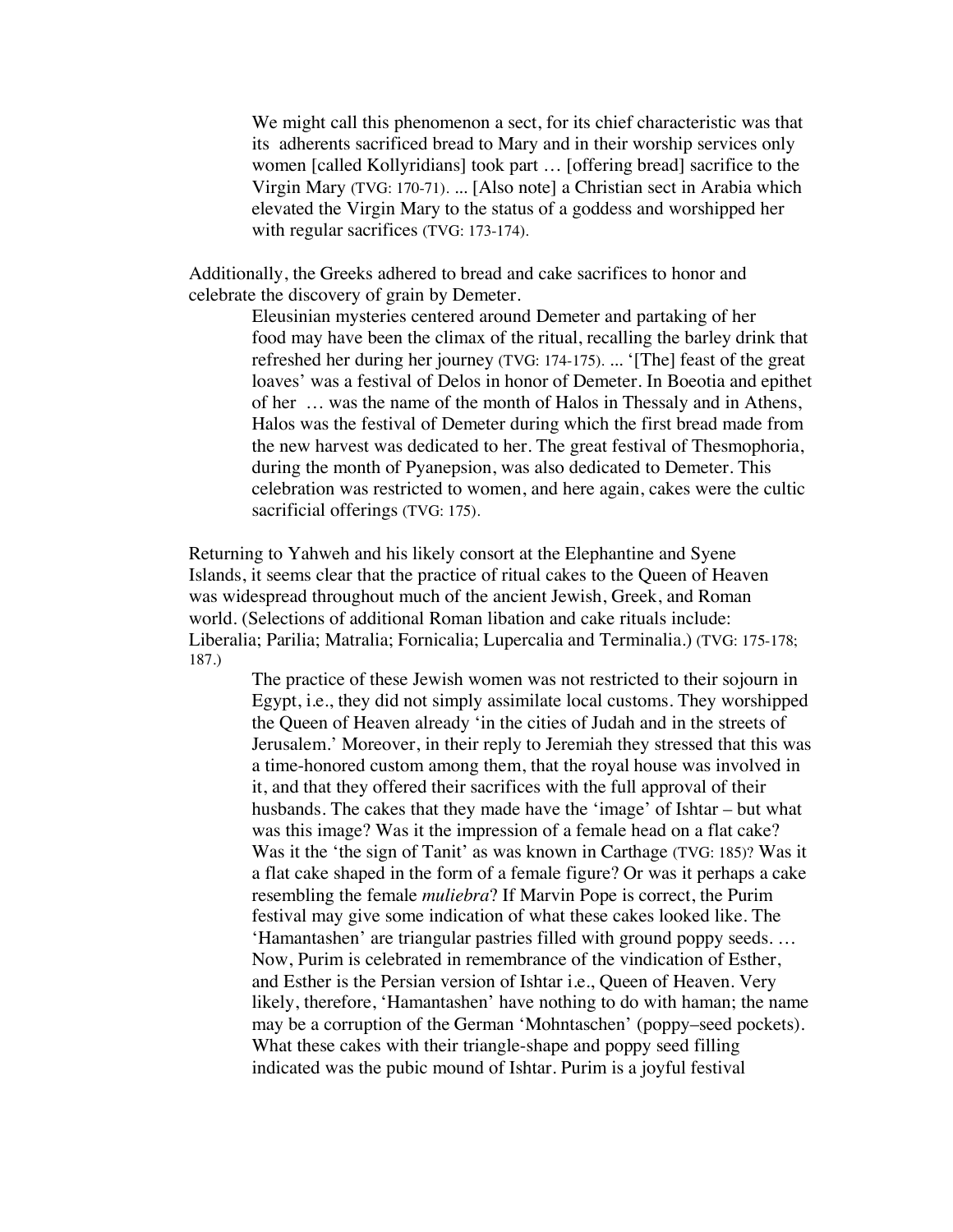and as we have seen above, eating 'the food of Ishtar' was reserved for happy occasions. Since the baking of cakes was also characteristic of the Ishtar festivals, we may conclude that the Jewish women's cakes, either by shape or form or impressions, indicated the fertility–character of the festival. (TVG: 186-187.)

Jewish women's cakes, either by shape or form or impressions, indicated the fertility-character of the festival. Whether Jewish, Greek, or Roman, such religious practices are determined by the belief that the divine is accessible to humans because a [numen] is in everything: plants, rocks, metals, and not only in material substances, but in immaterial ones as well (TVG: 186-187).

Further research on the rites and rituals of numerous Queen Mothers and Queens of Heaven:

- Ackerman, Susan. "And the Women Knead Dough: The Worship of the Queen of Heaven in Sixth-Century Judah." *Gender and Difference in Ancient Israel*. Ed. Peggy L. Day, Minneapolis, MN: MN: Fortress Press, 1989. 109-124. (WK.)
- \_\_\_\_\_. "The Queen Mother and the Cult in Ancient Israel." *Journal of Biblical Literature* 112.3 (1993): 385-401. (QM.)
- Benko, Stephen. *The Virgin Goddess: Studies in the Pagan and Christian Roots of Mariology.* Leiden, Netherlands: E. J. Brill, 1993. (TVG.)
- Hadley, Judith M. *The Cult of Asherah in Ancient Israel and Judah: Evidence For Hebrew Goddess*. New York, NY: Cambridge University Press, 2000. 58-59. (COA.)
- Handy, K. Lowell. *Among the Host of Heaven: The Syro*–*Palestinian Pantheon as Bureaucracy*. Winona Lake, IN: Eisenbrauns, 1994. (AHH.)

Langdon, Stephen. *Tammuz and Ishtar: A Monograph upon Babylonian Religion and Theology, Containing Extensive Extracts from the Tammuz Liturgies and All the Arbela Oracles.* Oxford, England: Clarendon Press, 1914. (TAI.)

- Lemaire, Andre. "Another Temple to the Israel God: Aramaic Hoard Documents Life in Fourth Century BC." *Biblical Archaeology* 30.4 (Jul.-Aug. 2004): 38-44, 60. (ATIG.)
- Long, Asphodel. *In a Chariot Drawn by Lions: The Search for the Female in Deity.* London, England: The Women's Press, 1992. 120-128. (CDBL.)
- Petty, Richard J*. Asherah: Goddess of Israel*. New York, NY: Peter Lang, 1990. 183-184. (AGL.)
- Pope, Marvin H. *Song of Songs*. Garden City, NY: Doubleday, 1977. 222, 378-379. (SOS.)
- Porten, Bezalel. *Archives from the Elephantine: The Life of an Ancient Jewish Military Colony.* Berkeley, CA: University of California Press, 1968. 119. (AFE.)
- Toorn, Karel van der. "Anat-Yahu, Some Other Deities, and the Jews of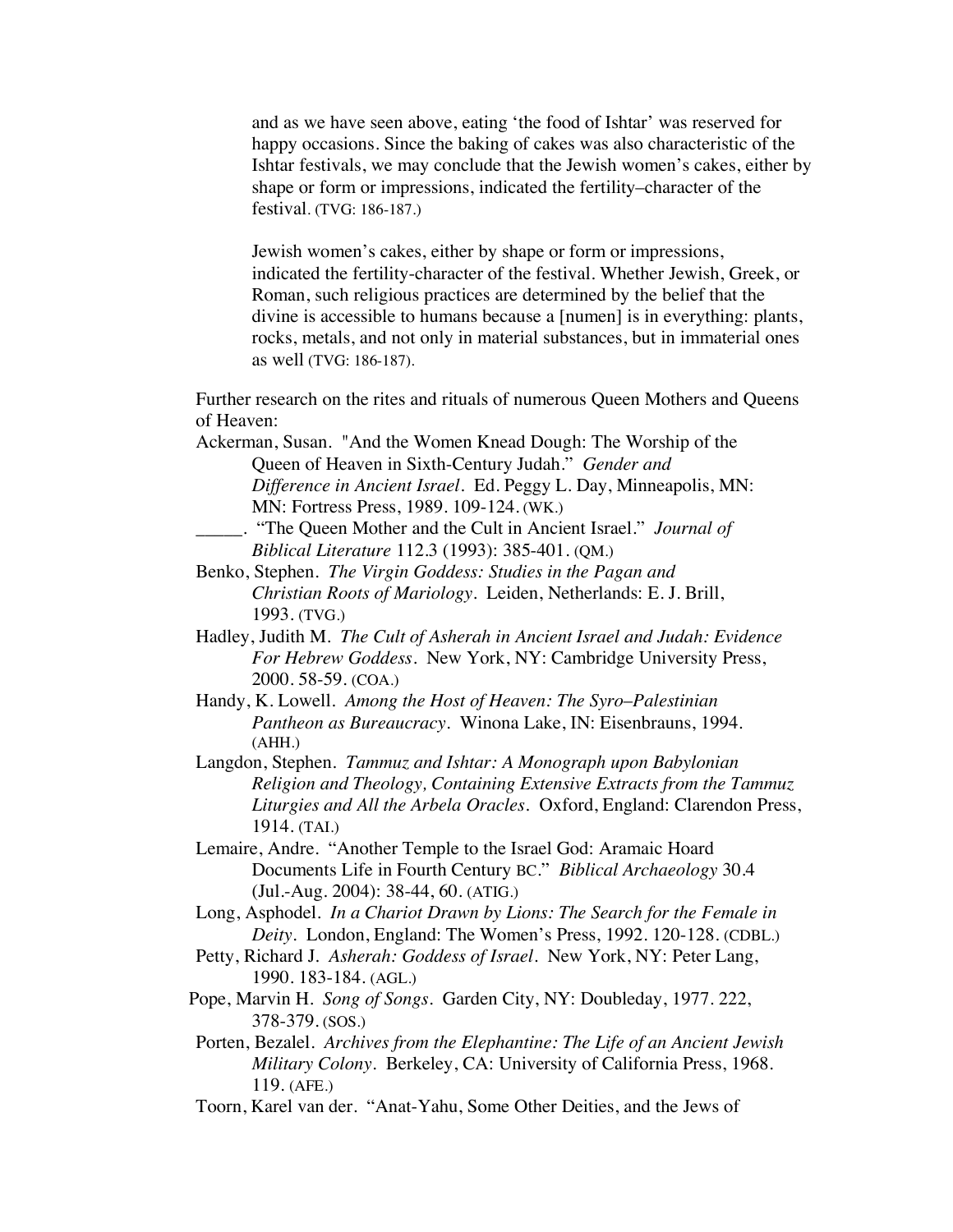Elephantine." *Numen* 39, Fasc. 1 (1992): 80-101. (AY.)

Further research on Jewish Temples/Synagogues and women*:* Brooten, Bernadette J. *Women Leaders in the Ancient Synagogue: Inscriptional Evidence and Background Issues*. Chico, CA: Scholars Press, 1982. (WLA.)

For a consideration about the theory of Pagan god Jahweh/Yahweh (the *unspeakable* JHWH):

Harvey, Graham. "Huldah's Scroll: A Pagan Reading." *Patriarchs, Prophets and Other Villains*. Ed. Lisa Isherwood. London, England: Equinox, 2007. 85-100. (HS.)

Further Ishtar research: 1750, Hammurabian Dynasty, Babylon, Ishtar, and Inanna; 1750, Ishtar; and 250, Ishtar Statue.

Further research on trade centers, wayside shrine or ancient caravanserai: 40,000, Har Karkom; 25,000, Caravanserai, Trade Routes, and Dark Mothers; 12,000 Pamukkale*/*Hierapolis, Anatolia (Central Turkey); 3250, Scorpion Tableau, Earliest Egyptian Proto-Hieroglyphics; 3000, Tell Brak; 2200, Nahariyah and Ashrath-Yam; 1750-1700, Goddess of Kultepe, Anatolia; 1800, Re-Visioning Goddess Sarah and Abraham; 1000, Ephesus, Anatolia; 900-800, Ka Goddess, Salamis, Cyprus; 900, Taanach, Canaanite Libation Stand; 800, Tanit; 800, Carthage, Africa, the Goddess Tanit and Sacrifice; 630-620, Goddess Kore, Izmir, Turkey; 600, Goddess Kaabou at Petra, Jordan plus Mecca, Saudi Arabia; 370, Isis and Philae, Egypt; 323-30, Kom Ombo Temple; and 100, Mecca, the Ka'aba and Sacred Stones. (RGS.)

Further research on Anatolian Seljug Caravanserais and other extended key – trade – centers and routes throughout the ancient world:

Lawler, Andrew. "Erbil Revealed." *Archaeology* 67.5 (Sep. – Oct. 2014): 39. (ER: 39.)

Yavuz, Aysil Tukel. "The Concepts that Shape Anatolian Seljug Caravanserais." *Muqarnas*, Vol. 14 (1997): 80-95. (CSA.)

IMAGE: MAP: HOLY LAND & NILE AREA: MADABA, JORDAN. PHOTO: © GSA. DESCRIPTION: THE MADABA MOSAIC MAP IN THE CHURCH OF ST. GEORGE IN MADABA, JORDAN IS THE OLDEST KNOWN CARTOGRAPHIC ILLUSTRATION OF THE HOLY LAND (ISRAEL AND PALESTINE) PLUS THE EGYPTIAN NILE AREA AND SYRIA. SLIDE LOCATION PETRA, SHEET 11, ROW 2, SLEEVE 4, SLIDE #11J, BCE. CO PET S11 R2 SL4 S11J. VS. > CO PET S11 R3 SL4 S7J. SHOT ON LOCATION: CHURCH OF ST. GEORGE IN MADABA, JORDAN: BRITISH MUSEUM, LONDON, ENGLAND. NOTE 1: FIELDWORK PROJECT 1989 AND 2002.

IMAGE: MAP: HOLY LAND AND NILE AREA: MADABA, JORDAN.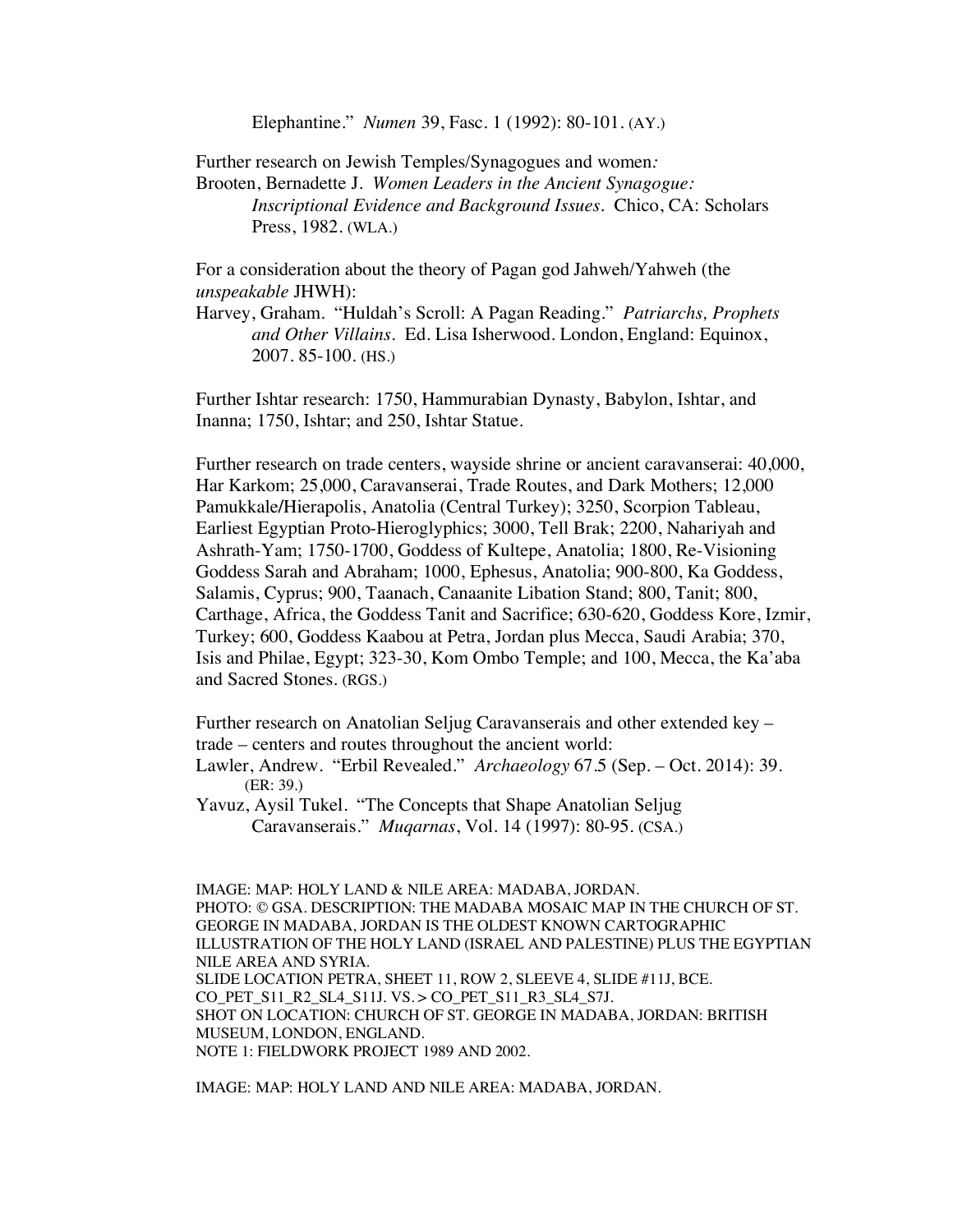PHOTO: © GSA. DESCRIPTION: THE MADABA MOSAIC MAP IN THE CHURCH OF ST. GEORGE IN MADABA, JORDAN IS THE OLDEST KNOWN CARTOGRAPHIC ILLUSTRATION OF THE HOLY LAND (ISRAEL AND PALESTINE) PLUS THE EGYPTIAN NILE AREA AND SYRIA. SLIDE LOCATION PETRA, SHEET 11, ROW 3, SLEEVE 1, SLIDE #24J, BCE. CO PET S11 R3 SL1 S24J. ON LOCATION: CHURCH OF ST. GEORGE IN MADABA, JORDAN AT THE BRITISH MUSEUM: LONDON, ENGLAND. NOTE 1: FIELDWORK PROJECT 1989 AND 2002.

IMAGE: ELEPHANTINE ISLAND AND TEMPLES: ASWAN, EGYPT. PHOTO: © GSA. DESCRIPTION: AERIAL VIEW OF ELEPHANTINE ISLAND AND TEMPLES. SLIDE LOCATION EGYPT, SHEET 14, ROW 3, SLEEVE 1, SLIDE #40GG. CO\_EGY\_S14\_R3\_SL1\_S40GG.jpg SHOT ON LOCATION: ELEPHANTINE ISLAND: ASWAN, EGYPT. NOTE 1: FIELDWORK PROJECT 1985-1989.

IMAGE: SEMITIC ASTARTE. PHOTO GSA DESCRIPTION: SEMITIC ASTARTE. SLIDE LOCATION BIB ARCH, SHEET 1, ROW 3, SLEEVE 4, SLIDE #26, 586-332 BCE. CU\_BAR\_S1\_R3\_SL4\_S26.jpg CO\_BAR\_S1\_R3\_SL4\_S26\_ILL.jpg LOCATION: NORTHWESTERN SEMITIC AREA. PHOTO NOTE: ILLUSTRATION CHRISI KARVONIDES' TEAM. PHOTO NOTE: © BIBLICAL ARCHAEOLOGY SOCIETY (1989). NOTE 1: FIELDWORK PROJECT.

.IMAGE: ASTARTE: ANCIENT RAS SHAMRA, SYRIA. PHOTO GSA DESCRIPTION: ASTARTE WITH PRONOUNCED PUBIC MOUND: GOLD PLAQUE FROM UGARIT, ANCIENT RAS SHAMRA IN SYRIA. SLIDE LOCATION NEAR EAST, SHEET 8, ROW 4, SLEEVE 5, SLIDE #54, 1550-1200 BCE. CU\_NEA\_S8\_R4\_SL5\_S54.jpg ON LOCATION: ANCIENT RAS SHAMRA, SYRIA. PHOTO NOTE: ILLUSTRATION, CHRISI KARVONIDES' TEAM. PHOTO NOTE: © BIBLICAL ARCHAEOLOGY SOCIETY (1989). NOTE 1: FIELDWORK PROJECT 1989.

IMAGE: TANIT: TUNIS, TUNISIA. PHOTO: © GSA. DESCRIPTION: ASTARTE WITH PRONOUNCED PUBIC MOUND: GOLD PLAQUE FROM TELL EL-AJUL, SOUTHERN CANAAN. SLIDE LOCATION NEAR EAST, SHEET 8, ROW 4, SLEEVE 2, SLIDE #24, 1650-1550 BCE. CU\_NEA\_S8\_R4\_SL2\_S24.jpg SHOT ON LOCATION: BRITISH MUSEUM: LONDON, ENGLAND. NOTE 1: ALSO SEE WINN'S JELA ILLUSTRATION IN, *PRE-WRITING IN SOUTHEASTERN EUROPE*. (PW: 366, FIG. 4.) NOTE 2: "OTHER UGARIT PLAQUES INCLUDE A STYLIZED TREE EMERGING FROM THE PUBIC MOUND (GAT: FIGS. 17-21; RGS)." NOTE 3: FIELDWORK PROJECT 1998.

IMAGE: DARK MOTHER/ HORNED HEADDRESS (ASTARTE?): CANAANITE, NORTHERN ISRAEL. PHOTO © GSA DESCRIPTION: CANAANITE GODDESSES (ASTARTE?) FROM NAHARIYA INC. HORNED AND HIGH PEAKED CAP, BRONZE CAST OR GOLD MOLD. SLIDE LOCATION BIB ARCH, SHEET 1, ROW 2, SLEEVE 2, SLIDE #5, 3200-2000 BCE. CO\_BAR\_S1\_R2\_SL2\_S5.jpg CO\_BAR\_S1\_R2\_SL2\_S5\_ILL.jpg LOCATION: CANAAN.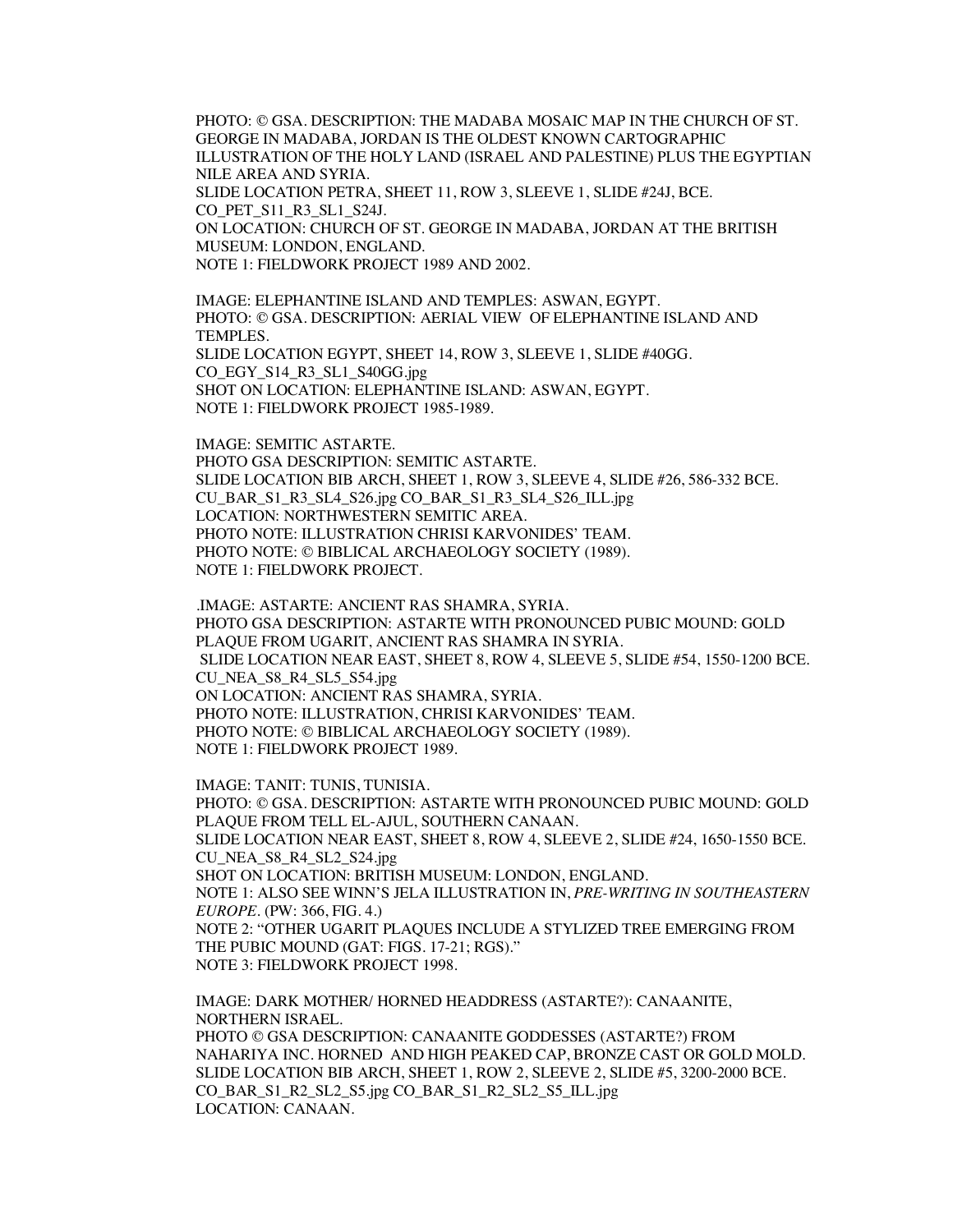PHOTO NOTE: ILLUSTRATION, CHRISI KARVONIDES' TEAM.. PHOTO NOTE: © BIBLICAL ARCHAEOLOGY SOCIETY (1989). NOTE 1: FIELDWORK PROJECT.

IMAGE: ASHERAH (OR INANNA?) PRESENTING THEIR BREASTS: ANCIENT IRAN. PHOTO: © GSA. DESCRIPTION: ASHERAH (OR INANNA?) HOLDING HER BREASTS, ANCIENT IRAN. SLIDE LOCATION NEAR EAST, SHEET 12, ROW 2, SLEEVE 3, SLIDE #31, BCE.

CU\_NEA\_S12\_R2\_SL3\_S31.jpg

SHOT ON LOCATION: BRITISH MUSEUM: LONDON, ENGLAND. NOTE 1: DURING IRON AGE II, ASHERAH PRESENTING HER BREASTS WAS WELL KNOWN (GAT: 43-44; RGS). (THIS WAS ALSO TRUE OF GODDESS PINIKIR/KIRIRISHA) (WA: 222).

NOTE 2:

ASHERAH'S ICONOGRAPHY IS ALL FORMS OF THE TREE MANIFESTED IN RITUAL GROVES, TREES, MAY POLES, TEMPLE PILLARS, PRIMEVAL FORESTS, AND GODDESS PILLAR FIGURES WITH FULL NOURISHING BREASTS (AMST: 42-44; AH: 398; COA; APL; RGS).

NOTE 3: FOR FURTHER ASHERAH IMAGES SEE, (HG: PLATES 1, 5, 6 AND 7.) NOTE 4: FIELDWORK PROJECT 2002.

IMAGE: EXQUISITE ALABASTER STATUE OF ISHTAR WITH RUBIES. PHOTO: GSA DESCRIPTION: ALABASTER STATUE OF ISHTAR WITH RUBIES, c. 250 BCE.

SLIDE LOCATION NEAR EAST, SHEET 4, ROW 4, SLEEVE 2, SLIDE #36, c. 250 BCE. CU\_NEA\_S4\_R4\_SL2\_S36.jpg

SHOT ON LOCATION: MUSÉE DU LOUVRE: PARIS, FRANCE. (FURTHER INFORMATION PENDING, INCLUDING THE ORIGIN OF THE ISHTAR STATUE.) NOTE 1: IN ALL OF ISHTAR'S VARIOUS RENDITIONS, IT IS THIS EXQUISITE STATUE OF ISHTAR WITH RUBIES FOR WHICH SHE IS SO WIDELY KNOWN –AND – WITHOUT DOUBT SPEAKS VOLUMES OF HER MULTIPLICITY (RGS). NOTE 2: FIELDWORK PROJECT 1980-1989.

IMAGE: EXQUISITE ALABASTER STATUE OF ISHTAR WITH RUBIES. PHOTO: GSA DESCRIPTION: ALABASTER STATUE OF ISHTAR WITH RUBIES, c. 250 BCE.

SLIDE LOCATION NEAR EAST, SHEET 4, ROW 4, SLEEVE 3, SLIDE #24E, c. 250 BCE. CU\_NEA\_S4\_R4\_SL3\_S24E.jpg

SHOT ON LOCATION: MUSÉE DU LOUVRE: PARIS, FRANCE. (FURTHER INFORMATION PENDING, INCLUDING THE ORIGIN OF THE ISHTAR STATUE.) NOTE 1: IN ALL OF ISHTAR'S VARIOUS RENDITIONS, IT IS THIS EXQUISITE STATUE OF ISHTAR WITH RUBIES FOR WHICH SHE IS SO WIDELY KNOWN –AND – WITHOUT DOUBT SPEAKS VOLUMES OF HER MULTIPLICITY (RGS). NOTE 2: FIELDWORK PROJECT 1980-1989.

IMAGE: ISHTAR, QUEEN OF HEAVEN AND EARTH: OLD BABYLONIA. PHOTO: © GSA. DESCRIPTION: ISHTAR, QUEEN OF HEAVEN AND EARTH. OLD BABYLONIA. SLIDE LOCATION NEAR EAST, SHEET 10, ROW 4, SLEEVE 2, SLIDE #16, 2100 BCE. CU\_NEA\_S10\_R4\_SL2\_S16.jpg SHOT ON LOCATION: BRITISH MUSEUM: LONDON, ENGLAND. NOTE 1: FIELDWORK PROJECT 2002.

IMAGE: WINGED ISHTAR: KARAHOÖYÜK, (ANATOLIA) TURKEY.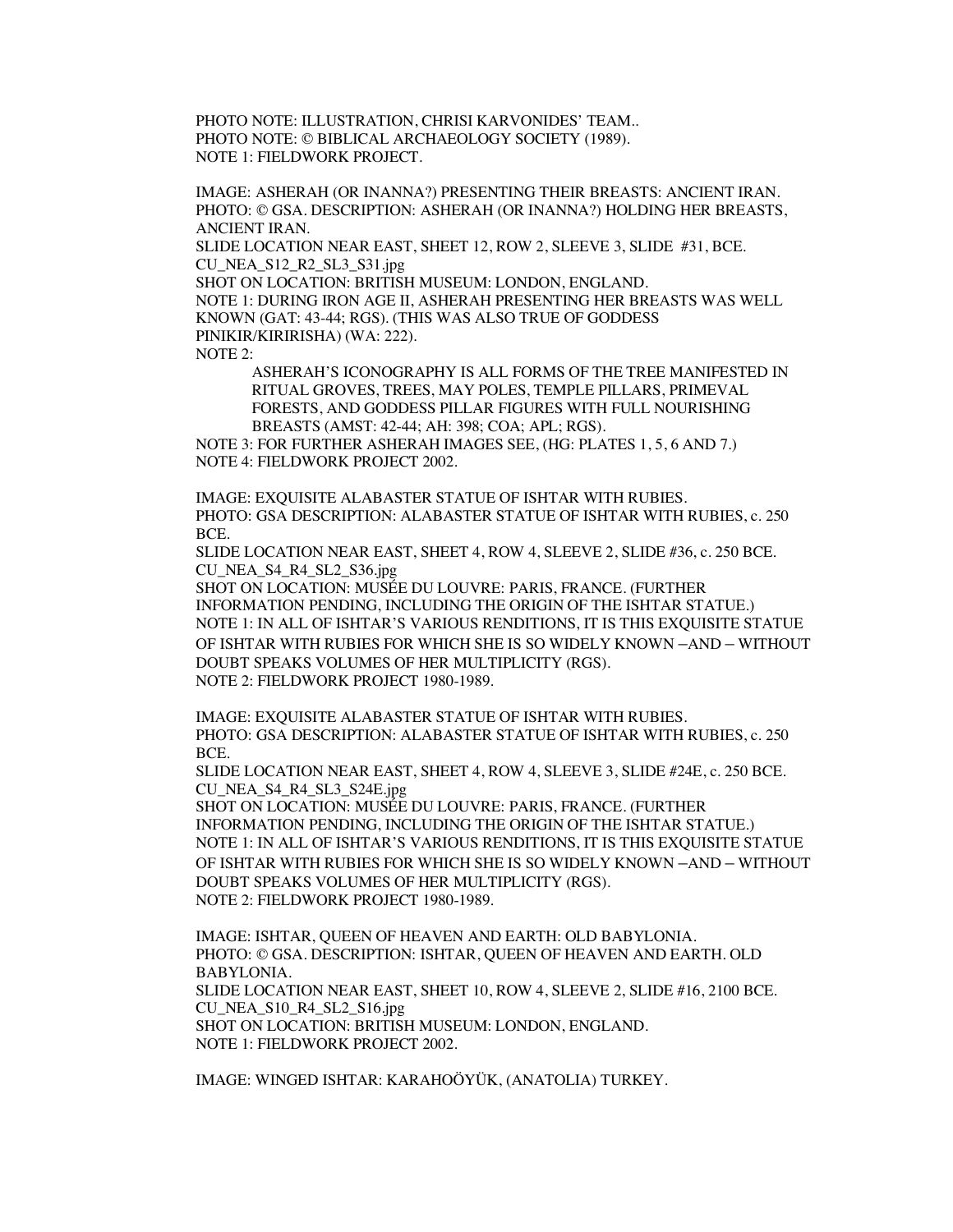PHOTO: © GSA. DESCRIPTION: QUEEN OF HEAVEN AND EARTH ISHTAR WITH WINGS, HORNED , AND RAISED ARMS IN KA POSTURE. (ACI: 221.) KARAHÖYÜK, (ANATOLIA) TURKEY.

SLIDE LOCATION TURKEY, SHEET 74, ROW 1, SLEEVE 2, SLIDE #972, BCE.

CO\_TUR\_S74\_R1\_SL2\_S972

SHOT ON LOCATION: KONYA MUSEUM: KONYA, TURKEY.

NOTE 1: FIELDWORK PROJECT 1989.

PHOTO NOTE: ENHANCEMENT, CHRISI KARVONIDES' TEAM.

IMAGE: CATHEDRA ASTARTE'S THRONE: PHOENICIAN.

PHOTO: © GSA. DESCRIPTION: CATHEDRA ASTARTE'S THRONE, PHOENICIAN (PRE-CARTHAGE).

SLIDE LOCATION NEAR EAST, SHEET 11, ROW 3, SLEEVE 1, SLIDE #11, BCE.

CU\_NEA\_S11\_R3\_SL1\_S11.jpg

SHOT ON LOCATION: MUSÉE DU LOUVRE: PARIS, FRANCE.

NOTE 1: AN ICONOGRAPHIC INTERPRETATION OF ASTARTE'S THRONE INCLUDES HIEROS GAMOS. (APL: 2-23-1999.)

NOTE 2: "THE HIEROS GAMOS FROM WHENCE A ROYAL SOVEREIGN GETS HIS [OR HER] POWER AND THIS IS THE GODDESS HERSELF (APL: 2-23-1999)."

PHOTO NOTE: GREEN STREAK LEFT SIDE OF THRONE, CHRISI KARVONIDES TEAM.

IMAGE: GOLD STATUE OF CATHEDRA (SEATED) GODDESS: DEMETER. PHOTO: © GSA. DESCRIPTION: SEATED (CATHEDRA) GOLD DEMETER WITH CORNUCOPIA.

SLIDE LOCATION FRANCE, SHEET 1, ROW 2, SLEEVE 2, SLIDE #6, BCE. CO\_FRA\_S1\_R2\_SL2\_S6.jpg

SHOT ON LOCATION: MUSÉE DU LOUVRE: PARIS, FRANCE.

NOTE 1: "ALONG WITH THE CULTIVATION OF GRAIN, GREEK GODDESS DEMETER ALSO BECOMES KNOWN AS THE LAW–GIVER (*THESMOPHOROS*) (RC: 233; RGS)." NOTE 2:

*'CATHEDRA* IS DEFINED AS THE OFFICIAL CHAIR OR THRONE OF ONE IN A POSITION OF PROMINENCE' AND [THEREFORE] REFERENCED AS A CATHEDRA GODDESS (RG: 29) (RG: 7100-6300, CATHEDRA GODDESS OF THE BEASTS, ÇATAL HÜYÜK).

NOTE 3:

THE GREAT FESTIVAL OF THESMOPHORIA, DURING THE MONTH OF PYANEPSION, WAS ALSO DEDICATED TO DEMETER. THIS CELEBRATION WAS RESTRICTED TO WOMEN, AND HERE AGAIN, CAKES WERE THE CULTIC SACRIFICIAL OFFERINGS (TVG: 175). (SOURCE IS ENTRY ABOVE.)

NOTE 3: FIELDWORK PROJECT 1980-1989.

IMAGE: BLACK STONE ARTIFACT FROM THE EGYPTIAN MUSEUM: CAIRO, EGYPT. PHOTO: © GSA. DESCRIPTION: BLACK STONE ARTIFACT WITH 20 ROUND INDENTATIONS POSSIBLY PERTAINING TO CULINARY OPTIONS SUCH AS CAKES FOR THE QUEEN OF HEAVEN (ANAT). WAS THIS A TYPE OF ELEPHANTINE STOVE USED FOR COOKING ROUND CAKES?

SLIDE LOCATION EGYPT, SHEET 43, ROW 1, SLEEVE 1, SLIDE #404.

CO\_EGY\_S43\_R1\_SL1\_S404.jpg

SHOT ON LOCATION: MUSEUM OF EGYPTIAN ANTIQUITIES: CAIRO, EGYPT. NOTE 1: ALTHOUGH UNIDENTIFIED ARTIFACT WAS PHOTOGRAPHED ON NUMEROUS OCCASIONS IN THE 1980'S, AS OF 2011, FURTHER INFORMATION REMAINS OUTSTANDING. NOTE THAT ARTIFACT INCLUDES NUMEROUS HIEROGLYPHICS.

NOTE 2: *TABUN* IS ARABIC FOR OVEN. (PUK: 35.) NOTE 3: FIELDWORK PROJECT 1985-1989.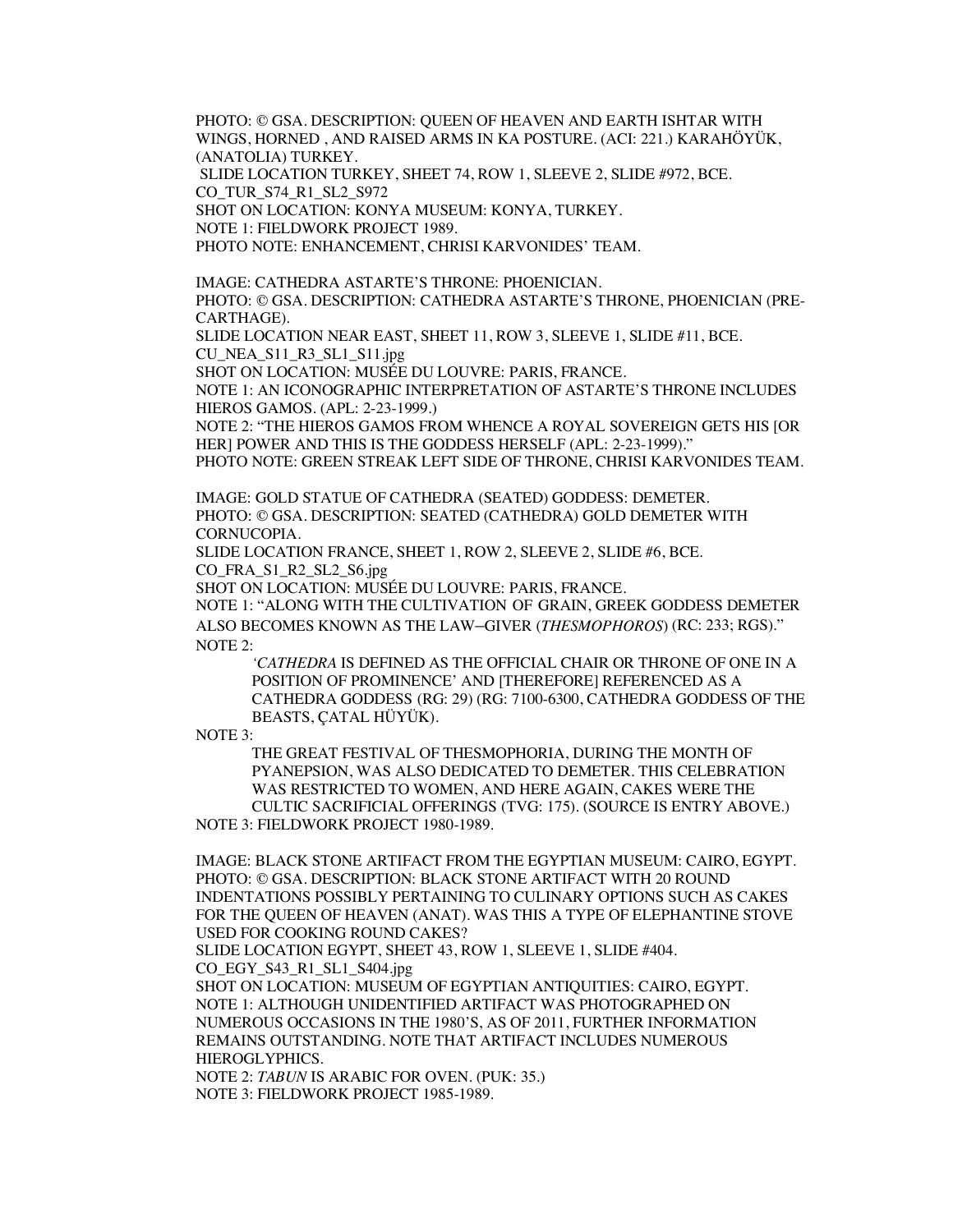IMAGE: BLACK STONE ARTIFACT FROM THE EGYPTIAN MUSEUM: CAIRO, EGYPT. PHOTO: © GSA. DESCRIPTION: BLACK STONE ARTIFACT WITH 20 ROUND INDENTATIONS POSSIBLY PERTAINING TO CULINARY OPTIONS SUCH AS CAKES FOR THE QUEEN OF HEAVEN (ANAT). WAS THIS A TYPE OF ELEPHANTINE STOVE USED FOR COOKING ROUND CAKES?

SLIDE LOCATION EGYPT, SHEET 43, ROW 1, SLEEVE 3, SLIDE #406. CO\_EGY\_S43\_R1\_SL3\_S406.jpg

SHOT ON LOCATION: MUSEUM OF EGYPTIAN ANTIQUITIES: CAIRO, EGYPT. NOTE 1: ALTHOUGH UNIDENTIFIED ARTIFACT WAS PHOTOGRAPHED ON NUMEROUS OCCASIONS IN THE 1980'S, AS OF 2011, FURTHER INFORMATION REMAINS OUTSTANDING. NOTE THAT ARTIFACT INCLUDES NUMEROUS HIEROGLYPHICS.

NOTE 2: *TABUN* IS ARABIC FOR OVEN. (PUK: 35.) NOTE 3: FIELDWORK PROJECT 1985-1989.

IMAGE: WOMAN ROLLING OUT BREAD/CAKES. PHOTO: © GSA. DESCRIPTION: WOMAN ROLLING OUT BREAD/CAKES POSSIBLY FOR RITUAL USE. (WK: 109-124.) SLIDE LOCATION MSC. ITALY, SHEET 4, ROW 2, SLEEVE 2, SLIDE #13, BCE. CO MIT S4 R2 SL2 S13 SHOT ON LOCATION: MUSEUM, LONDON, ENGLAND. NOTE 1: FIELDWORK PROJECT 2002.

IMAGE: ROUND CAKE OR BREAD WITH CUNEIFORM SCRIPT: MESOPOTAMIA. PHOTO: © GSA. DESCRIPTION: MESOPOTAMIAN SCRIPT (CUNEIFORM) ON WHAT MAY BE CAKE OR BREAD FOR THE QUEEN OF HEAVEN, ISHTAR (INANNA). SLIDE LOCATION NEAR EAST, SHEET 11, ROW 4, SLEEVE 1, SLIDE  $#14E$ ,  $2^{\infty}$  MIL. BCE.

CU\_NEA\_S11\_R4\_SL1\_S14E.jpg SHOT ON LOCATION: MUSÉE DU LOUVRE: PARIS, FRANCE. NOTE 1: ISHTAR BREAD/CAKE. "O ISHTAR I HAVE MADE A PREPARATION OF MILK, CAKE GRILLED BREAD AND SALT, HEAR ME AND BE KIND (VKB: 101-122; CDBL: 124)."

NOTE 2: FIELDWORK PROJECT 1980-1989.

IMAGE: DEITY WITH CAKE: SUMERIA. PHOTO: © GSA. DESCRIPTION: DEITY WITH CAKE HELD TO BREAST: SUMERIAN. SLIDE LOCATION NEAR EAST, SHEET 3, ROW 4, SLEEVE 3, SLIDE #10E, 2850-2350 BCE. CU\_NEA\_S3\_R4\_SL3\_S10E.jpg SHOT ON LOCATION: MUSÉE DU LOUVRE: PARIS, FRANCE. NOTE 1: FIELDWORK PROJECT 1980-1989.

IMAGE: TRIANGULAR CAKE: THEBES, EGYPT. PHOTO: © GSA. DESCRIPTION: IMAGE: TRIANGULAR PASTRY, POSSIBLE PROTOTYPE OF MOHNTASCHEN CAKES FOR THE QUEEN OF HEAVEN. SLIDE LOCATION EGYPT, SHEET 40A, ROW 3, SLEEVE 4, SLIDE #362, c. 2008-1957 BCE, THEBES EGYPT. CO\_EGY\_S40A\_R3\_SL4\_S362.jpg SHOT ON LOCATION: MUSEUM OF EGYPTIAN ANTIQUITIES: CAIRO, EGYPT.

NOTE 1: FIELDWORK PROJECT 1985-1989.

IMAGE: ELEPHANTINE ISLAND: ASWAN, EGYPT. PHOTO: © GSA. DESCRIPTION: PATHWAY ON ELEPHANTINE ISLAND, ASWAN EGYPT.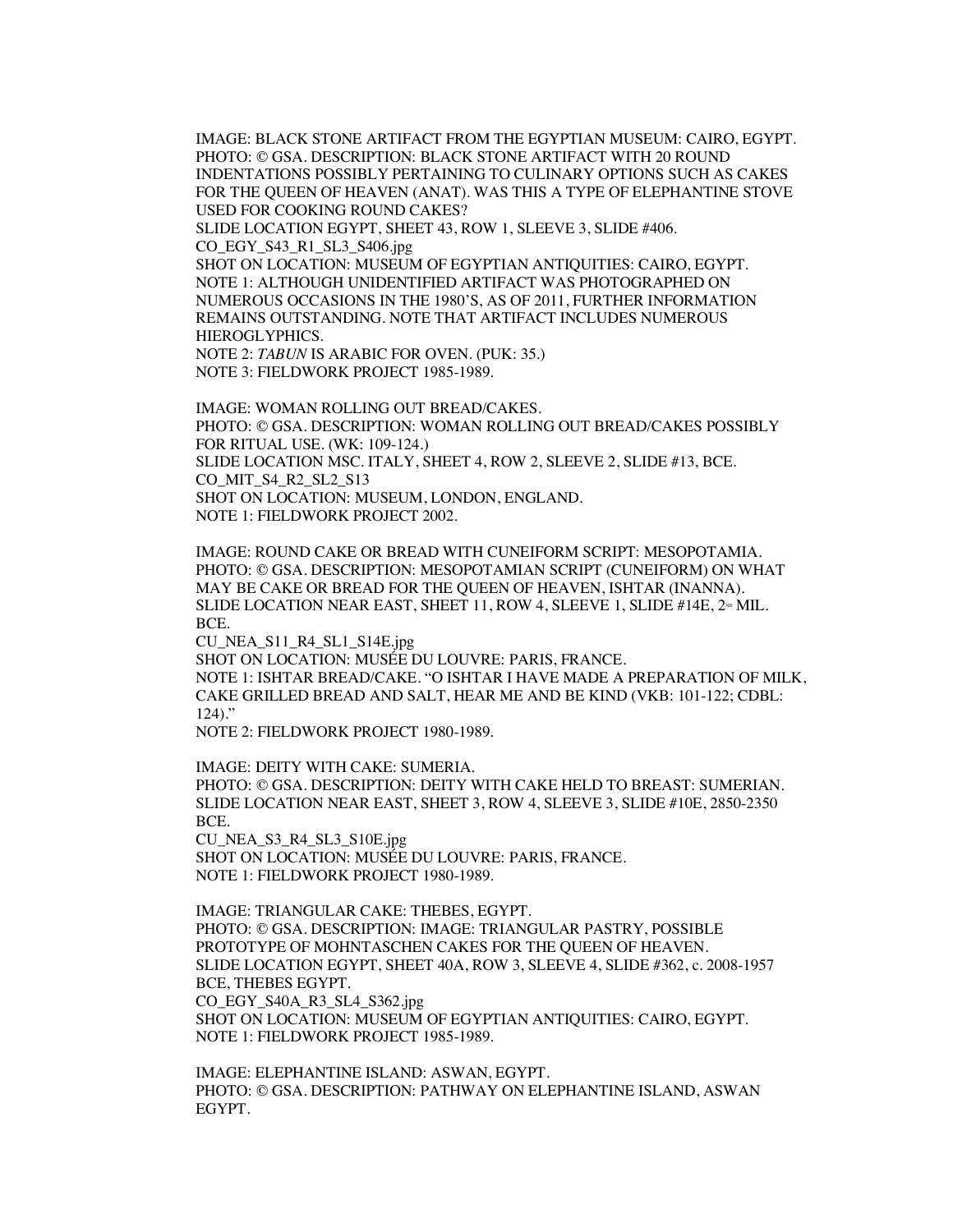SLIDE LOCATION EGYPT, SHEET 14, ROW 3, SLEEVE 3, SLIDE #40II. CO\_EGY\_S14\_R3\_SL3\_S40II.jpg SHOT ON LOCATION: ELEPHANTINE ISLAND: ASWAN, EGYPT. NOTE 1: FIELDWORK PROJECT 1989.

IMAGE: ELEPHANTINE ISLAND AND FELUCCAS: ASWAN, EGYPT. PHOTO: © GSA. DESCRIPTION: AERIAL VIEW OF ELEPHANTINE ISLAND AND FELUCCAS. SLIDE LOCATION EGYPT, SHEET 15, ROW 1, SLEEVE 1, SLIDE #40QQ, BCE. CO\_EGY\_S15\_R1\_SL1\_S40QQ.jpg SHOT ON LOCATION: ELEPHANTINE ISLAND: ASWAN, EGYPT. NOTE 1: FIELDWORK PROJECT 1985-1989.

IMAGE: BLACK QUEEN OF HEAVEN MADONNA: ARMERINA, SICILY. PHOTO: © GSA. DESCRIPTION: BLACK QUEEN OF HEAVEN MADONNA WITH CHILD. SLIDE LOCATION SICILY, SHEET 11A, ROW 3, SLEEVE 5, SLIDE #13, BCE. CU\_SIC\_S11A\_R3\_SL5\_S13 SHOT ON LOCATION: BASILICA CATHEDRAL PIAZZA: ARMERINA, SICILY. NOTE 1: FIELDWORK: 1998.

IMAGE: VULVA/BARLEY: CAIRO, EGYPT. PHOTO: © GSA. DESCRIPTION: VULVA: DEITY LOWER EXTREMITY (ALSO THE SHAPE OF BARLEY). SLIDE LOCATION EGYPT, SHEET 39, ROW 4, SLEEVE 3, SLIDE #335, PREDYNASTIC, 4000-3000 BCE. CO\_EGY\_S39\_R4\_SL3\_S335.jpg SHOT ON LOCATION: MUSEUM OF EGYPTIAN ANTIQUITIES: CAIRO, EGYPT. NOTE 1: CORRELATION MADE BY ASPHODEL LONG, 1986. NOTE 2: FIELDWORK PROJECT 1985-1989.

IMAGE: VULVA (COWRIE SHELL): CAIRO, EGYPT. PHOTO: © GSA. DESCRIPTION: IMAGE: VULVA (COWRIE SHELL). SLIDE LOCATION EGYPT, SHEET 40, ROW 1, SLEEVE 2, SLIDE #338, PREDYNASTIC, 4000-3000 BCE . CO\_EGY\_S40\_R1\_SL2\_S338.jpg SHOT ON LOCATION: MUSEUM OF EGYPTIAN ANTIQUITIES: CAIRO, EGYPT.

NOTE 1: FIELDWORK PROJECT 1985-1989.

IMAGE GSA DESCRIPTION: ISRAELITE POLE OR PILLAR CULT [CULTURE] FIGURE OF ASHERAH: CANAANITE, NORTHERN ISRAEL. PHOTO GSA DESCRIPTION: ISRAELITE FIGURE OF ASHERAH HOLDING HER BREASTS ON A PILLAR OR POLE–LIKE BASE, LATE IRON AGE.\* (GGL: 141-142.) SLIDE LOCATION BIB ARCH, SHEET 1, ROW 3, SLEEVE 1, SLIDE #22, 951-586 BCE. CO\_BAR\_S1\_R3\_SL1\_S22.jpg CO\_BAR\_S1\_R3\_SL1\_S22\_ILL.jpg LOCATION: CANAANITE, NORTHERN ISRAEL. NOTE 1:

SUGGESTED CONSORT (OR MOTHER GODDESS) OF YAHWEH AT THE ELEPHANTINE SANCTUARY WAS MOST LIKELY A COMPOSITE OF CANAANITE ASHTAROTH ALONG WITH OTHER CONSIDERATIONS INCLUDING CANAANITE DEITIES ANAT, ASHERAH AND ISHTAR PLUS SEMITIC ASTARTE (YGG: 148-150; RGS). (SOURCE: ENTRY ABOVE.)

NOTE 2:

\*ALSO NOTE THAT BERNARD DIETRICH TRACES THE ORIGINS OF THE PILLAR-TREE CULTS, INCLUDING BAETYLS AND INDWELLING DIVINE REPRESENTATIONS BACK EVEN FURTHER TO NEOLITHIC ANATOLIA (TIGR: